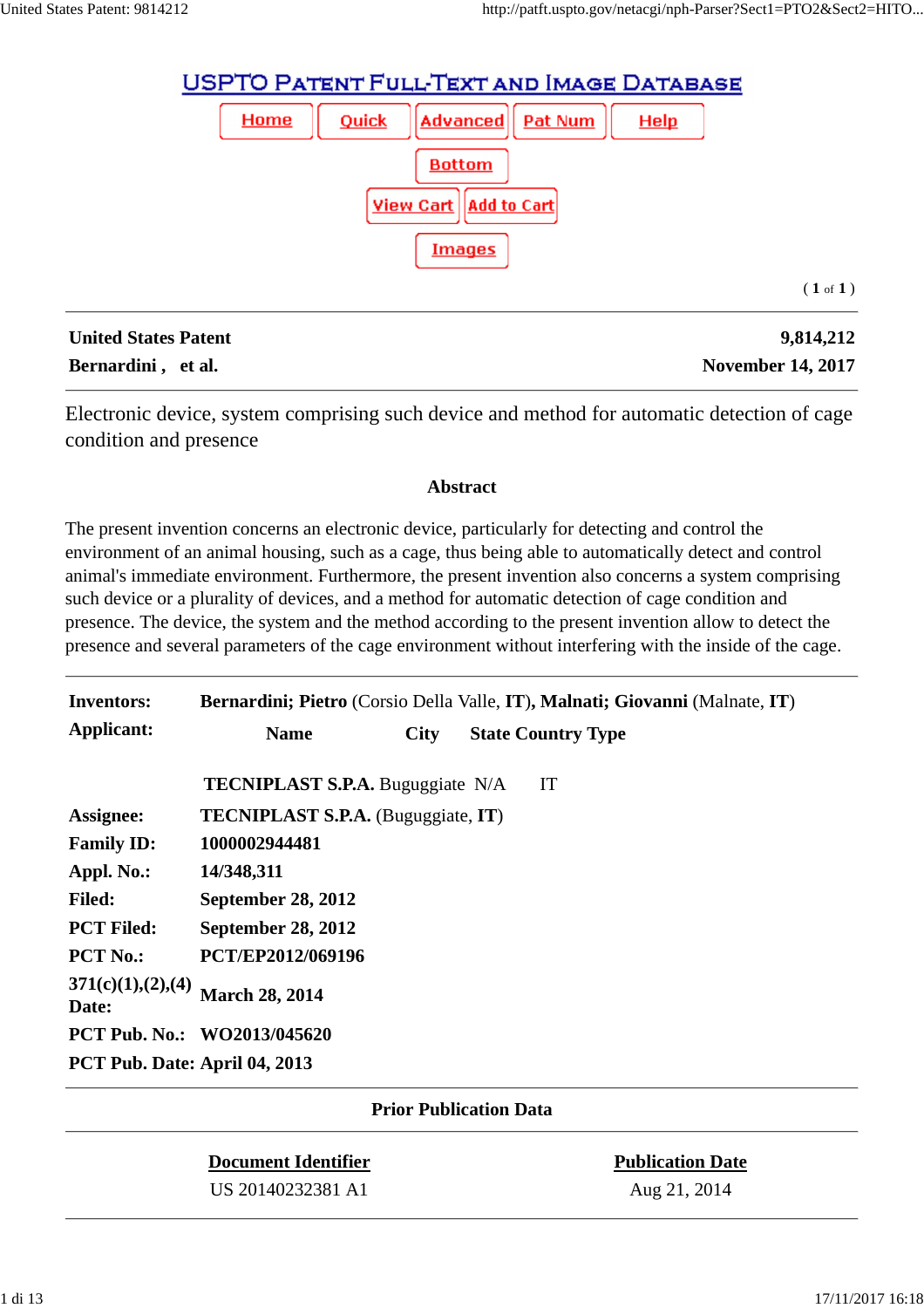| <b>Application Number</b>           | <b>Filing Date</b>                      | <b>Patent Number</b>                               | <b>Issue Date</b>    |  |  |
|-------------------------------------|-----------------------------------------|----------------------------------------------------|----------------------|--|--|
| 61541326                            | Sep 30, 2011                            |                                                    |                      |  |  |
| <b>Current U.S. Class:</b>          |                                         |                                                    | 1/1                  |  |  |
| <b>Current CPC Class:</b>           |                                         | G01R 29/0814 (20130101); A01K 1/031 (20130101)     |                      |  |  |
| <b>Current International Class:</b> |                                         | G01N 27/72 (20060101); G01R 29/08 (20060101); G01R |                      |  |  |
|                                     |                                         | 33/12 (20060101); A01K 1/03 (20060101)             |                      |  |  |
| <b>Field of Search:</b>             |                                         |                                                    | ;324/228,200,219,226 |  |  |
|                                     | <b>References Cited [Referenced By]</b> |                                                    |                      |  |  |
|                                     | <b>U.S. Patent Documents</b>            |                                                    |                      |  |  |
| 5477210                             | December 1995                           | Belcher                                            |                      |  |  |
| 6325022                             | December 2001                           | LaFeber, III                                       |                      |  |  |
| 6367418                             | April 2002                              | Ulman                                              |                      |  |  |
| 6392547                             | <b>May 2002</b>                         | Stewart                                            |                      |  |  |
| 6520120                             | February 2003                           | Arnold                                             |                      |  |  |
| 6625934                             | September 2003                          | McGrath, III                                       |                      |  |  |
| 6998980                             | February 2006                           | Ingley et al.                                      |                      |  |  |
| 7389744                             | <b>June 2008</b>                        | Zhang et al.                                       |                      |  |  |
| 8446277                             | May 2013                                | Frederick                                          |                      |  |  |
| 8797166                             | August 2014                             | Triener                                            |                      |  |  |
| 2003/0024482                        | February 2003                           | Gondhalekar et al.                                 |                      |  |  |
| 2008/0063561                        | March 2008                              | Van Hooser                                         |                      |  |  |
| 2009/0293815                        | December 2009                           | Coiro, Sr.                                         |                      |  |  |
| 2011/0054669                        | March 2011                              | Savoia                                             |                      |  |  |
| 2013/0228134                        | September 2013                          | Conger                                             |                      |  |  |
|                                     | <b>Foreign Patent Documents</b>         |                                                    |                      |  |  |
| 2499907                             |                                         | Sep 2012                                           | EP                   |  |  |
| 2499908                             |                                         | Sep 2012<br>EP                                     |                      |  |  |
| 55-131663                           |                                         | Sep 1980<br><b>JP</b>                              |                      |  |  |
| 2008-527975                         |                                         | <b>Jul 2008</b>                                    | JP                   |  |  |
| WO 2006/065773                      |                                         | Jun 2006                                           | <b>WO</b>            |  |  |
|                                     |                                         |                                                    |                      |  |  |

## **Related U.S. Patent Documents**

#### **Other References**

International Search Report and Written Opinion for PCT/EP2012/069196, filed Sep. 28, 2012 (dated Jan. 30, 2013). cited by applicant.

*Primary Examiner:* Astacio-Oquendo; Giovanni *Attorney, Agent or Firm:* LeClairRyan, a Professional Corporation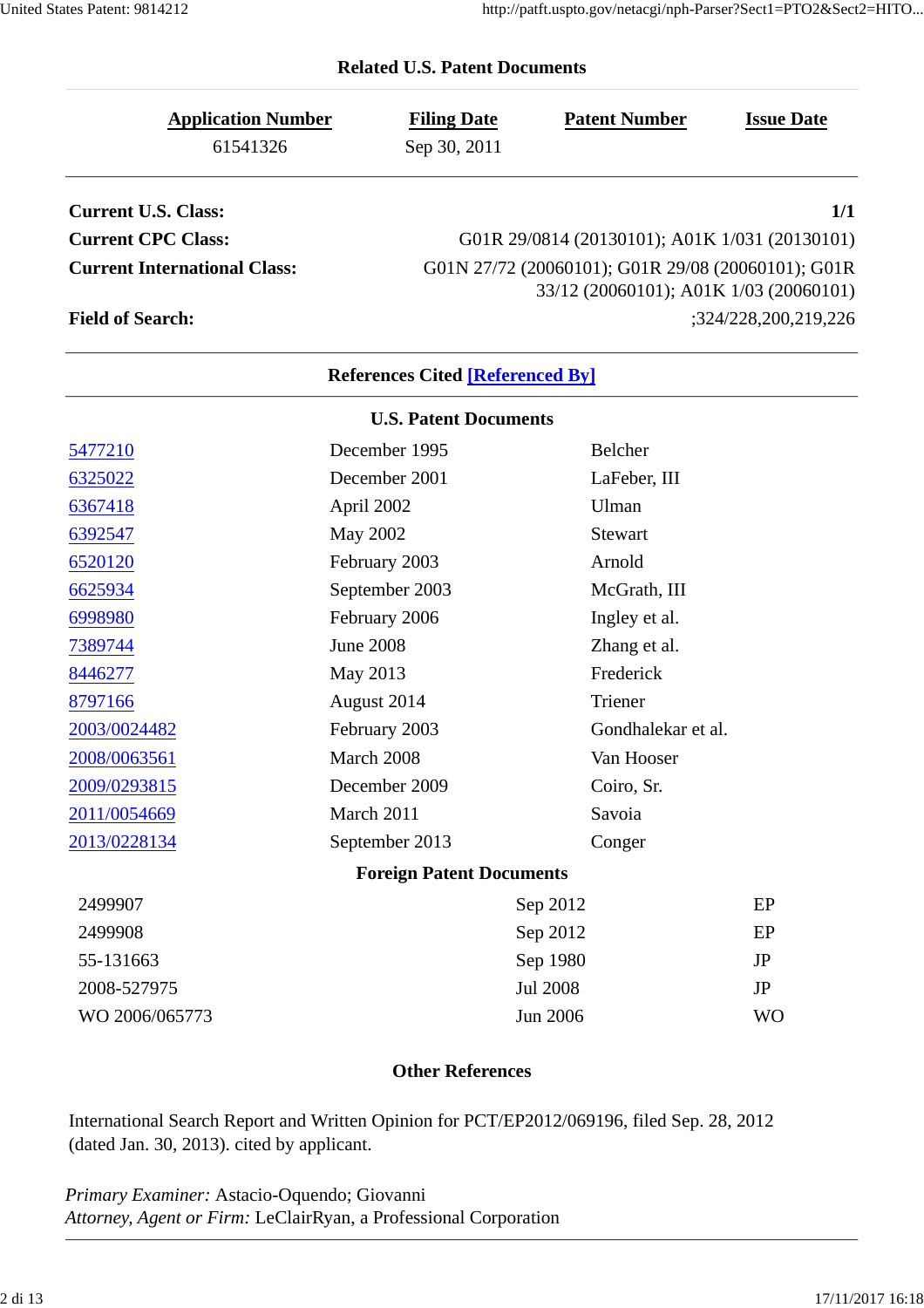This application is a national stage application under 35 U.S.C. .sctn.371 of PCT Application No. PCT/EP2012/069196, filed Sep. 12, 2012, which claims the benefit of U.S. Provisional Patent Application Ser. No. 61/541,326, filed Sep. 30, 2011, all of which are hereby incorporated by reference in their entirety.

*Claims*

What is claimed is:

1. An electronic device for automatic detection of a cage condition in a containment cage, the device comprising: a radiating element comprising a plurality of electrodes each configured to radiate an electromagnetic field through a dielectric material located proximate to the radiating element; a detecting sensor located external to the containment cage and connected to the radiating element, the detecting sensor configured to detect variations in the electro-magnetic field from the plurality of electrodes; and a processing unit coupled to the radiating element and the detecting sensor, wherein the processing unit comprises a memory and is configured to be capable of executing programmed instructions comprising and stored in the memory to: receive signals about dielectric properties of the dielectric material from the detecting sensor; compare the signals about the dielectric properties of the dielectric material received from the detecting sensor against a threshold value; and detect the cage condition in the containment cage based on the comparison.

2. The electronic device according to claim 1, wherein the radiating element and the processing unit are provided on an electronic board unit, the electronic board unit being inserted into a case made of non-conductive coating material to allow the electronic device to be autoclaved.

3. The electronic device according to claim 2, wherein the electronic device is immersed in resin in order to avoid unwanted presence of air within the case.

4. The electronic device according to claim 1, wherein the threshold value is associated to corresponding dielectric condition.

5. The electronic according to claim 1, wherein the radiating element has a U-shaped design.

6. A method for detecting a cage condition in a containment cage, the method comprising: receiving, by a processing unit, signals from a detecting sensor located external to the containment cage and connected to a radiating element comprising a plurality of electrodes each configured to radiate an electromagnetic field through a dielectric material located proximate to the radiating element, the detecting sensor configured to detect variations in the electro-magnetic field radiated from the plurality of electrodes through a dielectric material located proximate to the radiating element; comparing, by the processing unit, the received signals about dielectric properties of the dielectric material to a threshold value; and detecting, by the processing unit, the cage condition of the containment cage based on the comparing.

7. The method according to claim 6, wherein the detecting sensor is configured to detect the variations in the electro-magnetic field from the plurality of electrodes periodically with a predetermined period T.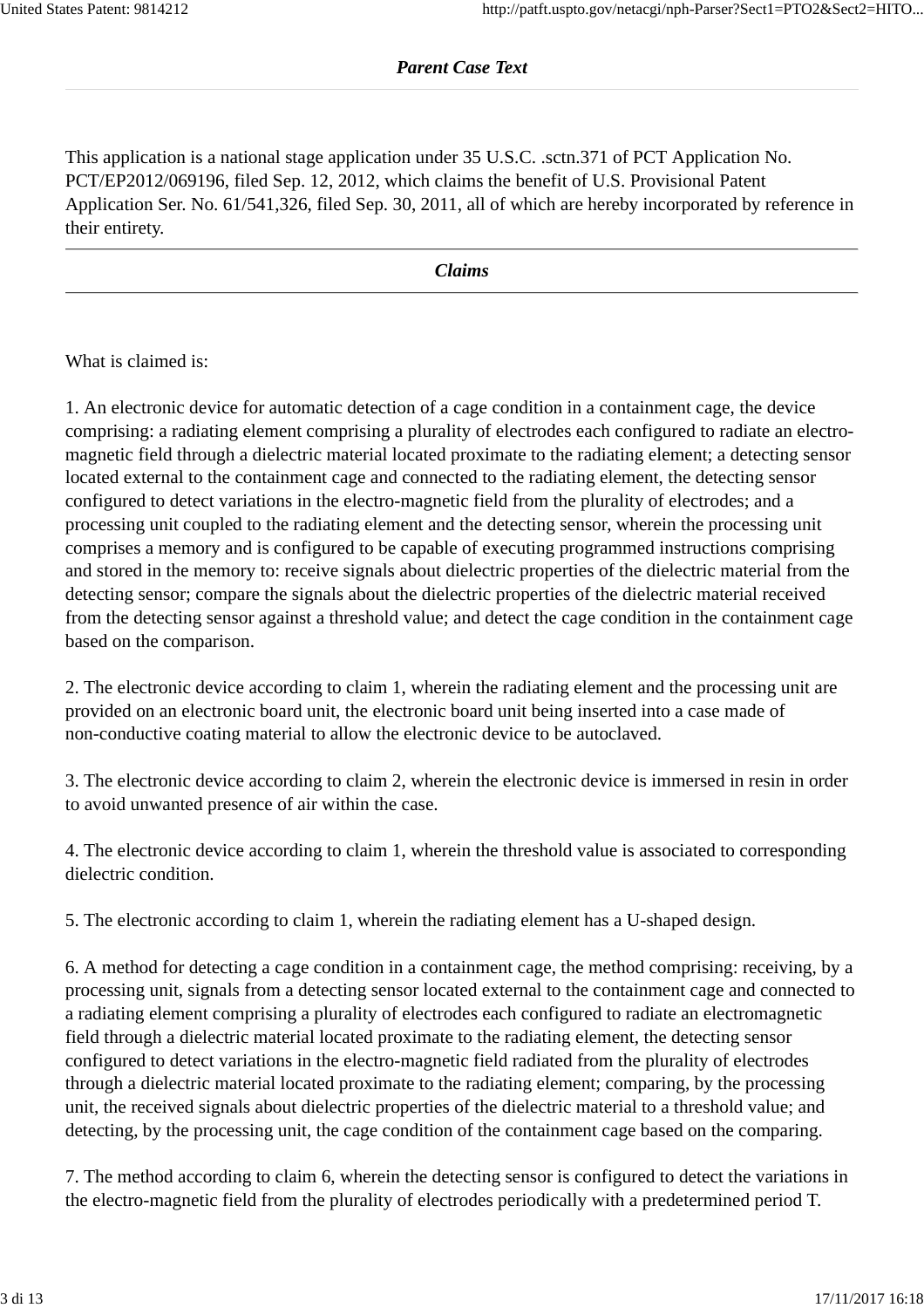8. The method according to claim 6, wherein the threshold value is determined by radiating the containment cage, previously positioned in the proximity of the radiating element, the containment cage having a known environmental condition to associate each known environmental condition to a corresponding reference value.

9. The method according to claim 6, wherein the threshold value corresponding to an absence of the containment cage is determined by radiating the electro-magnetic field without positioning the containment cage in proximity of the dielectric material.

10. The method according to claim 6, wherein the detecting sensor is fixed to special protrusions of cage runners in order to maintain a constant distance between the detecting sensor and the containment cage.

| $\Gamma$<br>Description |  |
|-------------------------|--|
|                         |  |

### FIELD OF THE INVENTION

The present invention concerns an electronic device, particularly for detecting and control the environment of an animal housing, such as a cage, thus being able to automatically detect and control animal's immediate environment. Furthermore, the present invention also concerns a system comprising such device or a plurality of devices, and a method for automatic detection of cage condition and presence.

### BACKGROUND

In the field of animal management, specifically that of laboratory animals such as rodents, environment inside the cages must be tightly controlled to prevent contaminations of the animals by the external environment and/or contamination of the environment and humans by the animals.

Research animals are becoming more valuable because many disease models are expensive and time consuming to develop on animals and some animals may have gone through longitudinal studies accumulating valuable long term data from experiments thus making them extremely critical to basic science research and medical device and drug development programs.

Most research institutions would invest significant amount of resources to safe keep these valuable animal assets. A vivarium facility, comprising the shelving storage and the cages, is a repository where researches store their valuable animals. Individually ventilated cages ("IVC") and rack systems are widely used for housing laboratory animals that enable a plurality of such animal cages to be arranged in a industrious and efficient manner. These systems are designed for providing a highly consistent environment across all cages on each rack.

Cages are typically suspended from the shelf above the cage via a rim or flange that extends outward from the top of the cage and fit into specific rack runners to firmly block cages when completely slid into these rack slots.

Nonetheless, it is not uncommon that one single rack would house animals from multiple study protocols that may have different controls and environmental requirements. Therefore, there is a need for a highly adaptable caging system that can provide researchers and vivarium management flexibility to accommodate such emerging market needs on a single rack system.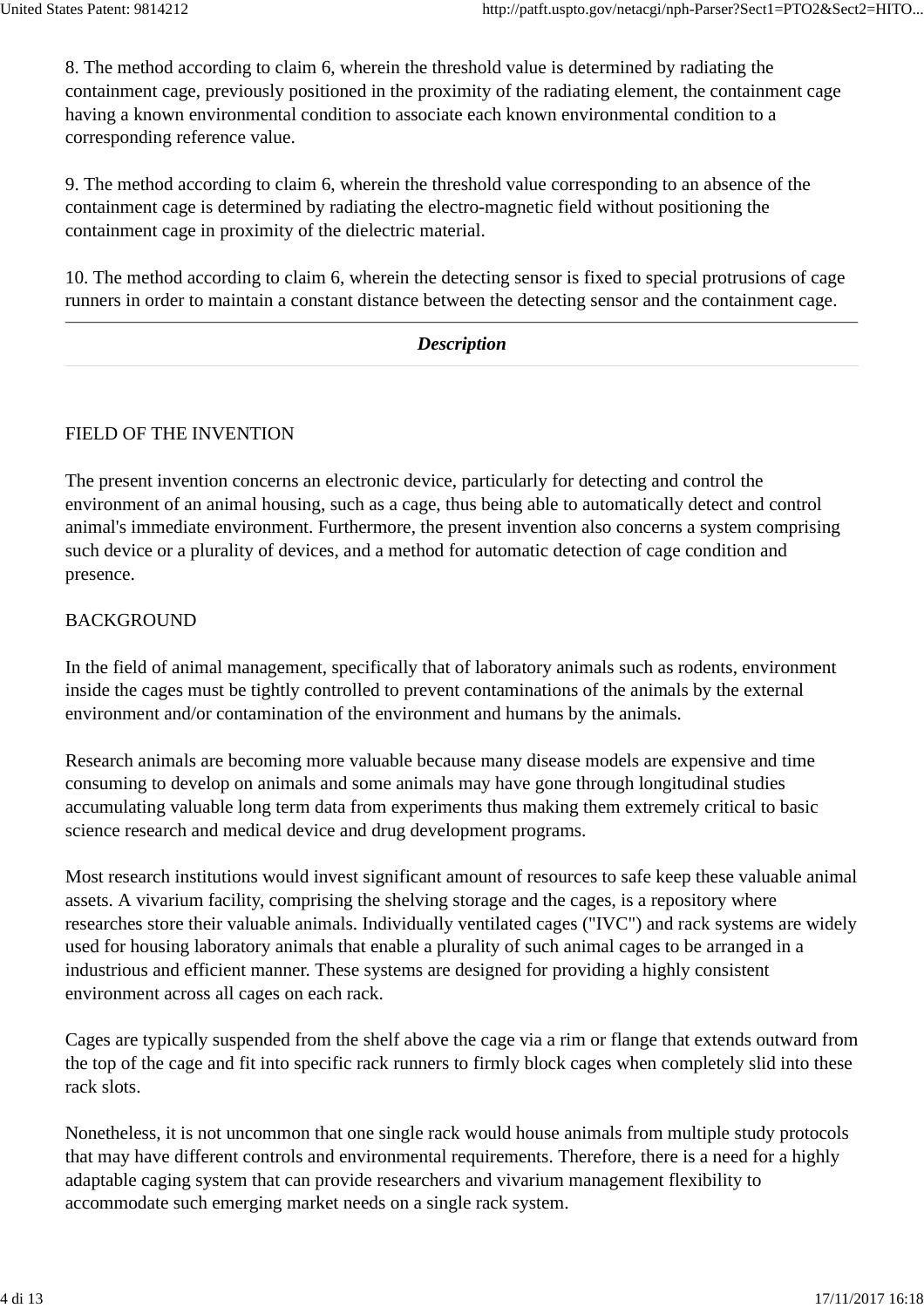Furthermore, some vivarium facilities support "long term studies", where a "long term studies" is defined as a research study that involves research animals monitored by recording devices and necessary equipment to collect data either continuously or at pre-set intervals from animals or from sensing instruments surrounding the animals. The duration of such studies may last for a workday (at least 8 hours) to the maximum lifespan of the animals being studied.

Cage level monitoring devices have been evaluated and sometimes adopted on limited scale for decades to provide precise measures and controls of microenvironment and sometimes even the animals inside. The basic concept of an operant cage is almost a century old. However, deploying active monitoring on a large and industrious scale has been inefficient and challenging because of cost and reliability issues. One challenging issue is to satisfy stringent cleaning requirements of monitoring and control equipment on large scale. Some electronic equipment is hard to decontaminate. Some may not withstand harsh cleaning agents or methods. More and more sophisticated animal models are developed with animals that have immune deficiency, multiple diseases, etc. making these animals extremely sensitive to the cleanliness of the cage micro-environment. A lot of resources are dedicated to minimize cross-contaminations between cages and cohorts of animals from different study protocols. Therefore, there is an unmet need for an efficient way to keep monitoring equipment and devices around and near each cage clean. Many modern vivarium facilities use sophisticated technologies to provide consistently high quality of care for these valuable animal assets.

Besides housing, another area is in providing quality drinking water to every cage with methods such as water packs, automated filled water bottles, and automatic watering systems. These watering methods typically are very reliable. However, their failures can cause cage flooding which may lead to animal distress or even death from hypothermia or drowning. Therefore, there is a market need for a highly reliable and specific flooding detection and warning system to safeguard against potentially devastating loss of animal assets. Additionally, there is an unmet need for a system suitable to automatically detect the bedding conditions in order to constantly control the environment of the cage.

In the field of Lab Animal Management, another very important area is to track all the cages and clear assignments to staff's different responsible. Many electronic systems have been developed for tracking and reducing the wasting time for locating cages and available slots on cage racks. These systems are frequently based on particular software where users have to insert cage position and related information, usually in a time spending back-office routine.

Lab animal housing requirements are higher with the need for devices to offer monitoring and control of micro-environment with objectives for both reducing research variations by employing strategies to provide consistent micro environment of the cage, and to monitor micro-environment and detect unexpected issues early so that expensive and valuable animal models are not lost. This allows the outbreaks prevention and a more active and reliable control of the cage/animals parameters. As research animals becoming more valuable, researchers are increasingly more interested in using monitoring equipment to extract useful data in a home cage environment. To increase capacity and quality for monitoring these valuable research animals, there are some basic needs such as water quality, safety to animals, and a direct control of the cage environment by monitoring both excessive water indicating cage flooding, and the bedding condition providing objective metrics for determining when to replace soiled bedding.

Some patents (Zhang U.S. Pat. No. 7,389,744, Ingley U.S. Pat. No. 6,998,980) have disclosed ways of detecting these micro-environmental parameters using special means inside the cage (i.e. humidity sensors, etc.) or more in general the cage itself has to be modified in comparison with the original design to support the usage of internal means. This can cause stress on the animals and/or the possibility to modify the behavior of the animals themselves therefore, adversely affecting the result of an experiment.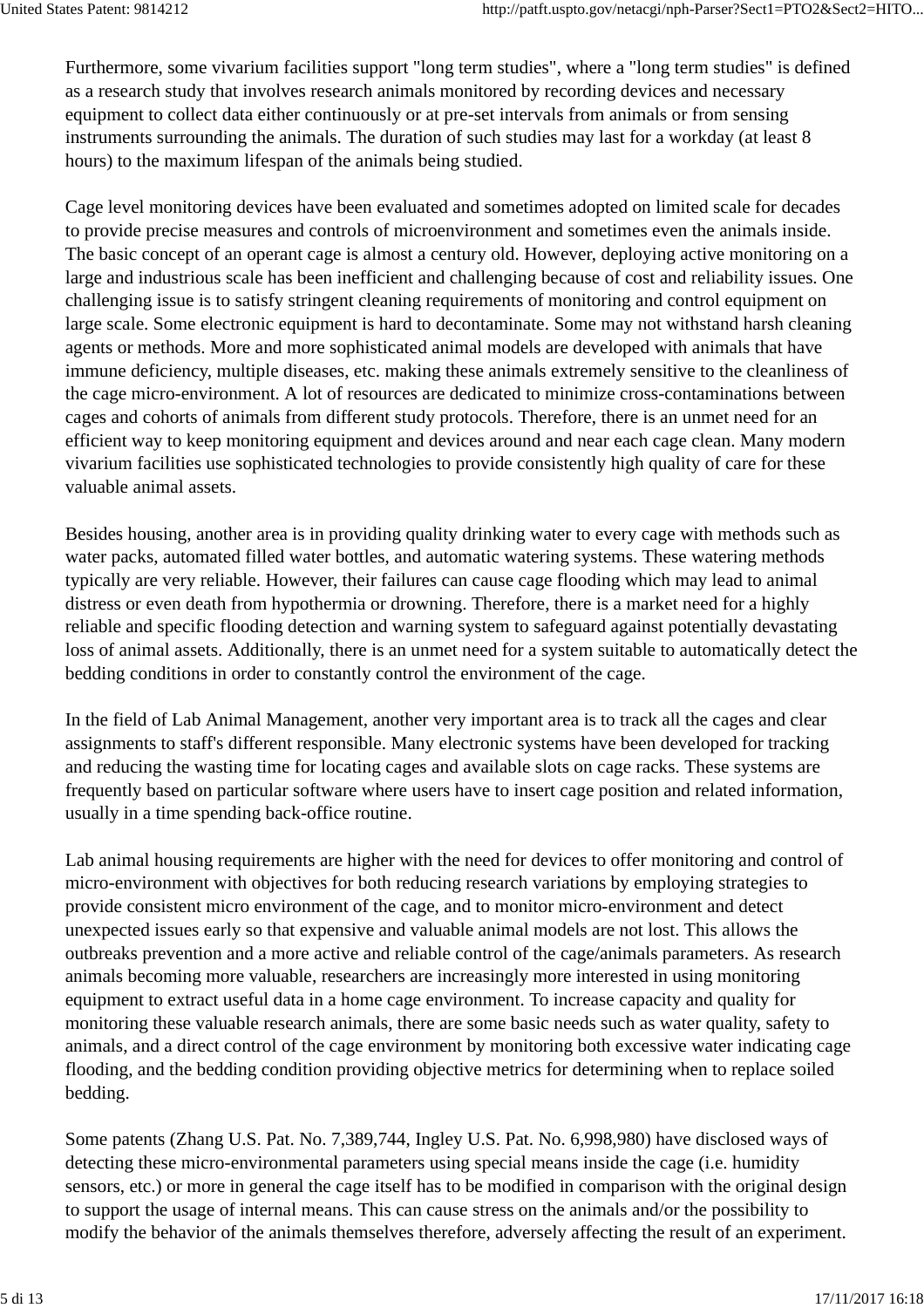## SUMMARY OF THE INVENTION

It is therefore the aim of the present invention to provide an electronic device suitable to automatically detect cage condition and presence without interfering with the environment of the cage.

According to the present invention, is therefore provided an electronic device able to detect a plurality of parameters, including presence of the cage in the proximity of the device, cage environment parameters such as bedding condition, animal's activity and behavior and many other parameters familiar to the expert in the field, without modifying the cage and/or the rack and without interfering with the cage environment.

Additionally, it is also an object of the present invention to provide an electronic system comprising one or more of such electronic devices suitable to automatically detect and monitoring cage condition and presence.

The system performs active monitoring and control of the cage environment, it evaluates the animal activity inside the cage and it can also detect the presence of the cage in the proximity of the electronic device, e.g. at a slot on a cage rack. Another object of the present invention is to provide an electronic device and a system comprising such device that can detect cage conditions, i.e. soaking wet bedding, to promptly detect a cage flooding condition, and overly moist bedding being an indication for changing soiled bedding.

Another object of the present invention is to provide an electronic device and a system comprising such device that can detect the animal activity inside the cage without having any means projecting inside the cage itself.

Another object of the present invention is to provide a method for detecting the presence of the cage in the proximity of a device, e.g. on a cage rack when the device is attached or docked to the rack, and for monitoring the cage condition without having any means projecting inside the cage itself.

According to a preferred embodiment of the present invention, as it will be more precisely described in the following, the electronic device according to the present invention comprises at least a sensor with one or more electrodes and a processing unit that monitors sensor signal and communicates programmed commands to control the environment of at least one cage.

The processing unit also triggers warning signals to alarm appropriate personnel when certain user-defined metrics exceed preset thresholds.

The sensor board detects the cage condition and presence when it is placed in close proximity to a cage and it could be touching or, in a fixed and defined distance from the cage. The sensor may interrogate object(s) remotely and in general does not have to be in contact with the object(s) it measures. The sensor measures and quantifies the dielectric value of the material enclosed in the electro-magnetic field generates by the electrodes.

According to a preferred embodiment of the present invention, in order to maintain constant the distance between the sensor board and bottom of the cage, the sensor board is fixed to special protrusion (legs) of the runners where the cage is slid when it is on the rack structure.

This aim and these objects, and others that will be more clear after the detailed description of a preferred embodiment of the present invention, are achieved by an electronic device and system provided with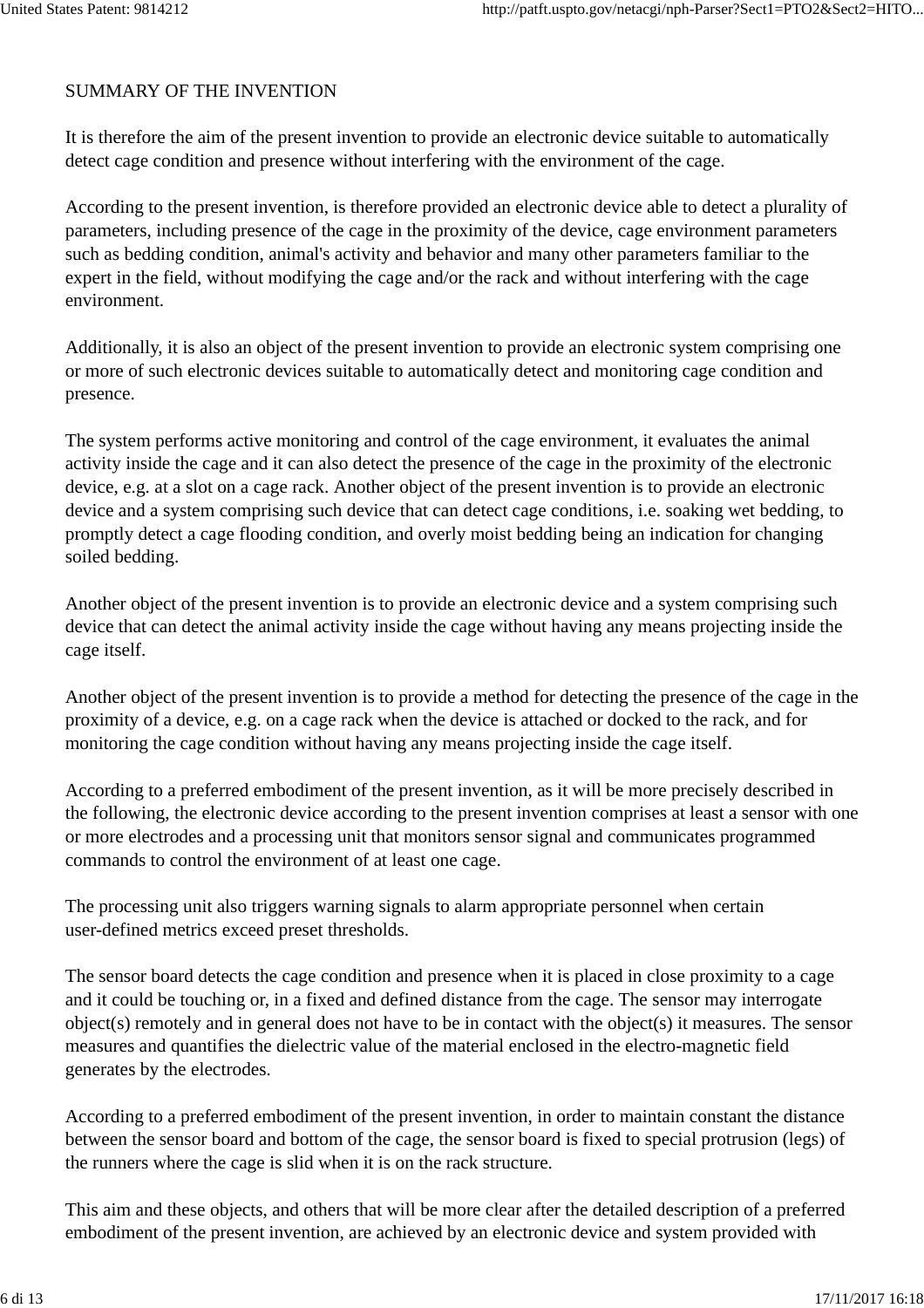specially designed features in order to active monitoring and control the micro-environment of the cage, to evaluate the animal activity and to evaluate the presence of the cages on the rack.

#### DESCRIPTION OF THE DRAWINGS

Further characteristics and advantages of the present invention will become clear from the following detailed description of a preferred embodiment that is merely illustrative and not limitative and is shown in the figures that are attached hereto, in which:

FIG. 1A shows, in an exploded view, a possible configuration of the electronic device according to the present invention, comprising an electronic board unit and a physical cover;

FIG. 1B shows the configuration of FIG. 1A in an assembled view;

FIG. 1C shows the configuration of FIG. 1B in a different prospective view;

FIG. 2 shows a possible configuration of the electronic device according to the present invention, in which an electric diagram of the electronic unit board is visible;

FIG. 3 shows generic views of the cage with the electronic device of the present invention just located below the bottom side, and cross section of a lateral view;

FIG. 4 shows a plurality of views of the cage into a single place-rack specially designed to receive such a cage, wherein the electronic device of the present invention is located below the bottom side of the cage, and cross section of a lateral view;

FIG. 5 shows a single place-rack comprising the electronic device according to the present invention;

FIG. 6 shows a complete rack with all the cage slot positions equipped with an electronic device according to the present invention;

FIG. 7 shows a plurality of views of a cage provided with the electronic device of the present invention according to several different embodiments;

FIG. 8 shows a generic views of a cage equipped with water bottle with the electronic device according to the present invention just located below the bottom side, and cross section of a lateral view;

FIG. 9 shows a block diagram of the electronic system of the present invention, which comprises the electronic device of the present invention.

FIG. 10 shows a further possible configuration of the electronic device of the present invention according to a second embodiment;

FIG. 11 shows a single place-rack comprising the electronic device of the present invention according to a third embodiment, the single place-rack being provided with special runners to maintain constant the distance between electronic system and bottom of the cage;

FIG. 12 shows a bottom view of the electronic device of the present invention according to the third embodiment of FIG. 11 associated to the runners;

FIG. 13 shows an exploded view of the electronic device of the present invention according to the third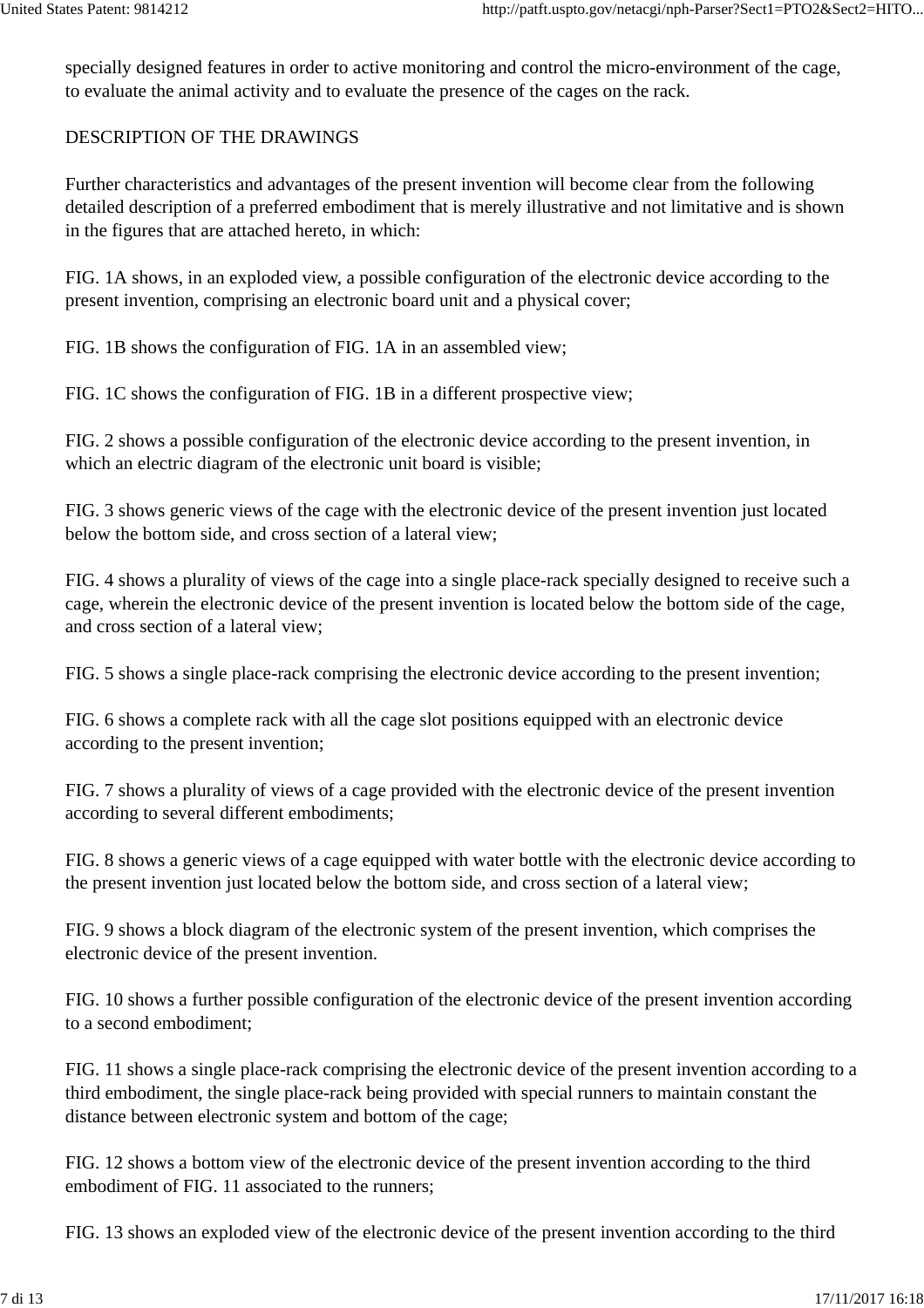embodiment of FIGS. 11 and 12;

FIG. 14 shows an assembled view of the electronic device of FIG. 13.

## DESCRIPTION OF THE INVENTION

According to a first embodiment, the electronic device 100 according to the present invention comprises at least a radiating element 200 suitable to radiate an electro-magnetic field into a dielectric, at least a detecting sensor, not explicitly shown in the drawings, connected to said at least a radiating element 200 and suitable to detect the variations of said electro-magnetic field, and at least a processing unit 104, connected to said sensor, which receives the sensor signals.

According to a preferred embodiment of the present invention, illustrated in the mentioned figures, the electronic device 100 according to the present invention comprises an electronic board unit 101, which comprises said processing unit 104 and said at least one radiating element 200, provided with connections 102, that drives said at least one sensor with that at least radiating element 200, and a non-conductive coating material or a physical cover 103 (e.g. plastic holder) where all the electronic components are inserted in order to allow the whole device to be autoclaved.

In another preferred embodiment, the electronic device 100 is enclosed on a plastic case and immersed into a resin in order to be autoclaved without problems. In order to autoclave the device it is necessary to eliminate the gases (i.e. the air) that remains within the case during the assembly process. By completely immersing the sensor in resin it is avoided the unwanted presence of air within the case.

An example of such plastic case is shown in FIGS. 13 and 14, which show respectively an exploded view and an assembled view of the electronic device of the present invention.

The detecting sensor is connected to said at least one electrode 200 that is made of conductive material, i.e. metallic material, powered with alternate current. In a preferred embodiment, said electrode is made by a conductive plate of a capacitor system created by the electrode and the dielectric material between them.

In a more preferred embodiment, the electronic device comprise two electrodes 200. These two electrodes 200 in a certain manner, in order to precisely interrogate the changes in dielectric property detected by the sensor.

The processing unit 104 drives the two electrodes 200 in order to generate a specific electro-magnetic field just above them. This electro-magnetic field intercepts the bottom of the cage just above the electrodes if inserted, otherwise the electro-magnetic field completely closes in open air.

The detecting sensor, receives the signal from said radiating element 200.

The electronic board unit 101 is developed to assess the different dielectric values coming from the sensor and performing several comparison, calculations and transmitting data.

The connections 102 of the electronic device 100 are necessary to transfer data from the electronic board unit 101 to any another electronic system that can interface with the electronic board 102 (i.e. a pc system).

In a preferred embodiment these connections 102 are placed on the lateral part of the physical cover 103, but it is also hereby intended that possible other positions can be used.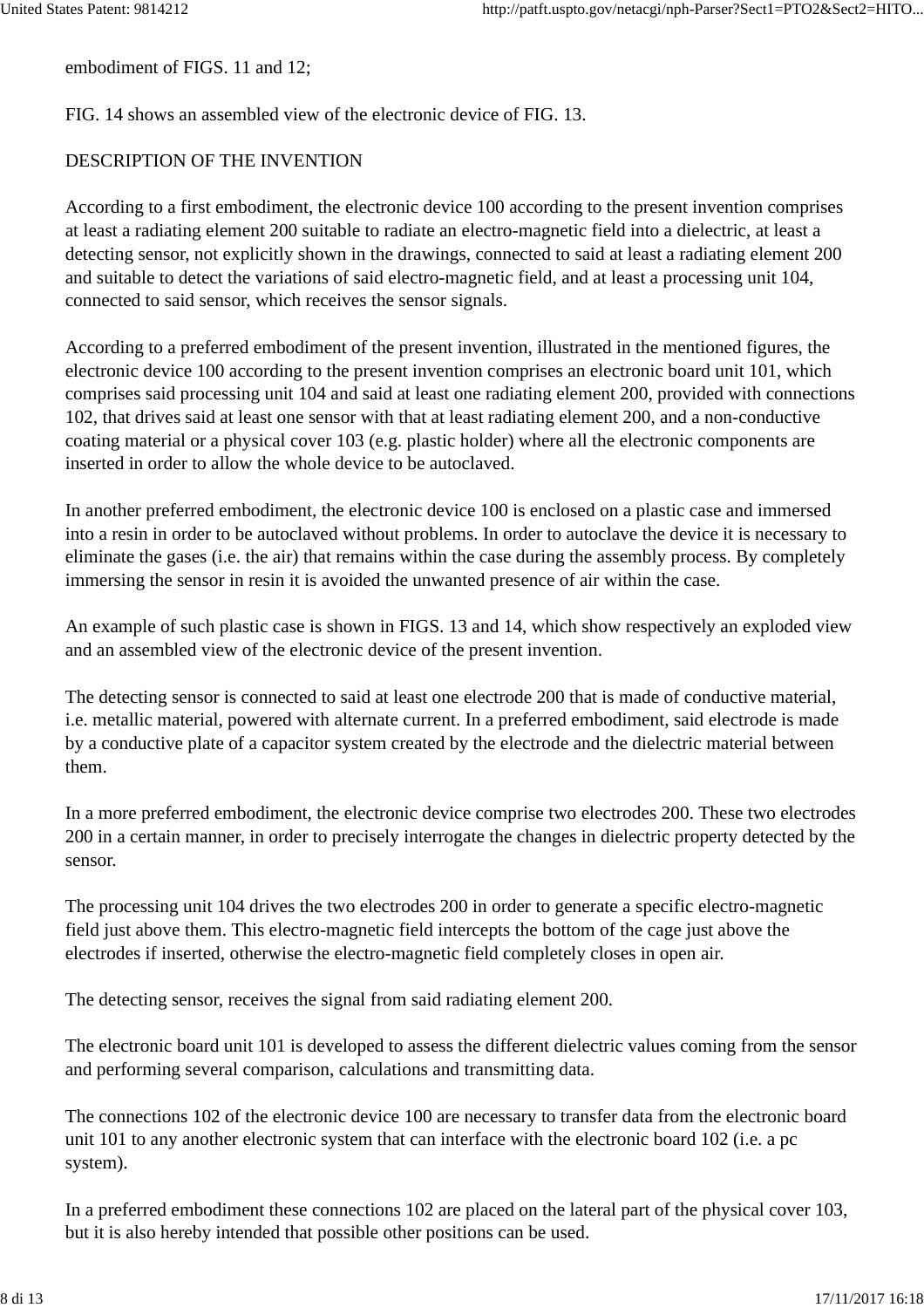It is part of the present invention also the electronic system comprising one or more of said electronic device 100.

A preferred connecting configuration of the electronic system is the daisy chain configuration. All the possible single and independent electronic devices 100 located in all the needed rack slot positions 300 have different electronic addresses and these are connected serially one by one. The initial and final connections are closed to a more general electronic board, i.e. a controller 801, which is part of the system and which supplies power to the electronic device 100 through a bus cable 802 and it controls and stores all the data coming from each single electronic board unit 101, querying all the different electronic addresses using the same bus cable 802.

It is hereby intended that the connection configuration is not limited to a unique solution and it is open to different approaches based on different mechanical constraints coming from the rack structure.

The electrodes or the single radiating means are therefore placed in close proximity to the object(s) the sensor is designed to detect. The optimized location of such sensor depends on the specific detection applications. For example, one convenient location to place the sensor is right underneath a cage for the application of detecting bedding moisture level.

In general those who are skilled in the art can come up with specific methods to achieve a stable and consistent separation between the sensor and the cage to optimize utility. For example, the sensor can be attached or docked to a cage rack where it is placed adjacent to a cage docked to the rack.

The electronic device 100 according to the present invention measures changes in the collective signal from plastic cage and bedding. When cage 301 is inserted into the slot position 300 this becomes the baseline reference for the electronic system. When water level increases, the dielectric value of the material enclosed in the electro-magnetic field generates by the electrodes 200, changes from baseline; such change is sufficiently specific to the water level inside a cage. The electronic device 100 may apply different calculations methods to discriminate between a real flooding alarm and a common worsening condition of the bedding (i.e. accumulating dirt).

As it has been said, a plurality of electronic device 100 according to the present invention can be organized in a system.

In a preferred embodiment, a certain dielectric threshold is stored into the electronic device, e.g. into the processing unit 104 or into the controller 801, as "flooding reference" and every time this is reached at a cage, the "flooding alarm" is generated and such alarm signal can also be used to shut off the water supply to that cage.

Another possible embodiment is that the electronic device 100 calculates the speed of the change of the dielectric value detected and it compares it to a reference speed value stored into itself. If this exceeds the reference value, a "flooding alarm" is generated.

So that, first aim of this device is to detect the bedding condition, in particular with reference to the moisture degree of the bedding, and/or to detect the presence of water in a cage even in the case that the cage is not filled with bedding material.

More in detail, monitoring the dielectric properties of the material above the electrodes is possible to discriminate different situations: no cage inserted into a cage rack slot; it is inserted into the slot only a plastic cage without bedding; it is inserted into the slot a plastic cage with clean and dry bedding; it is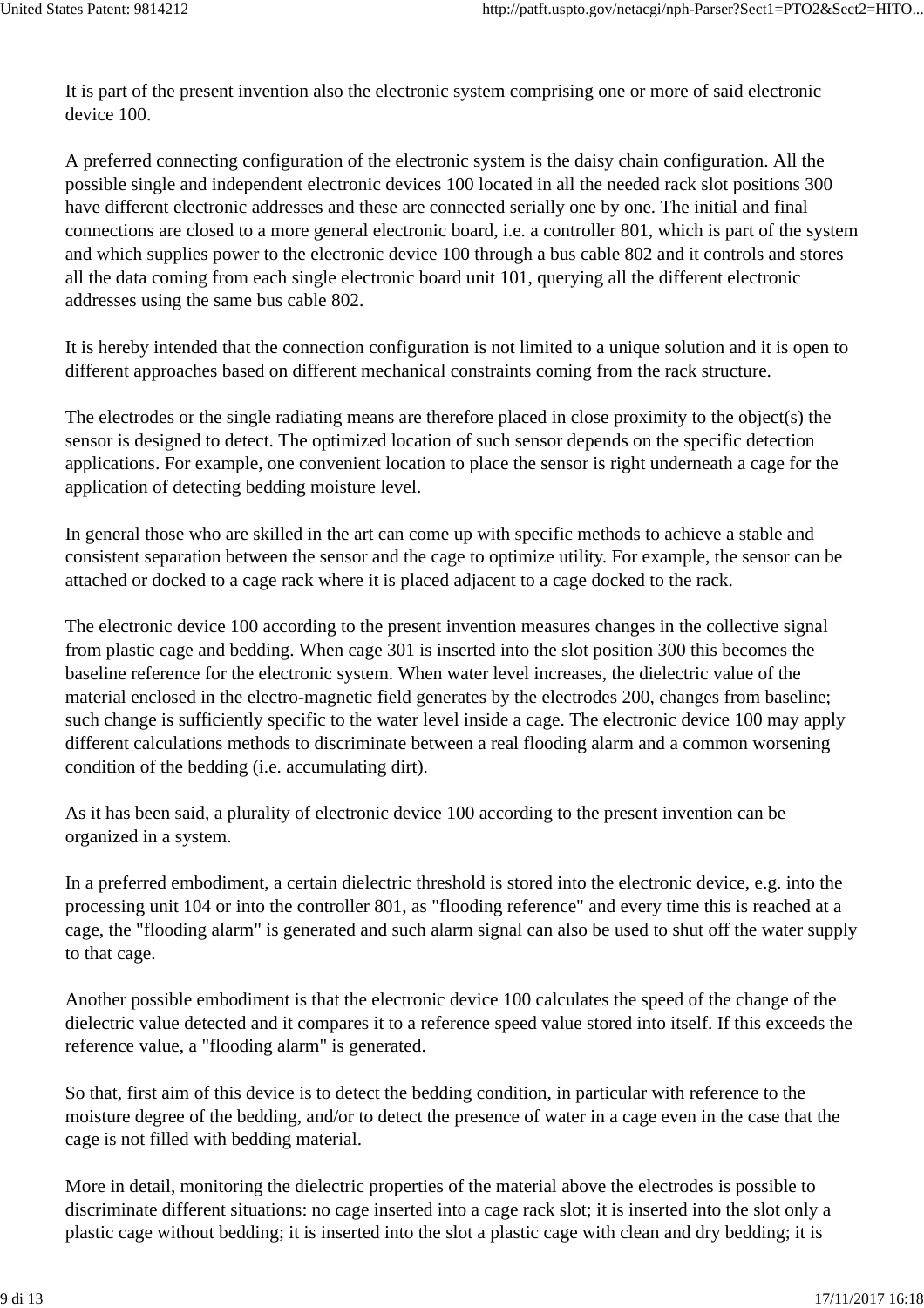inserted into the slot a plastic cage with soiled bedding; it is inserted into the slot a plastic cage with wet bedding (i.e. flooding condition).

Moreover, the sensor can detect changes in electro-magnetic field associated with general animal activity inside the cage just above the sensor.

More in detail, in a preferred embodiment, the electronic system 100', 100'' of the present invention is well fixed to the special protrusion (legs) 303 coming from the above mentioned cage runners 304. This configuration allows to maintain a constant distance between the electronic system 100', 100'' and the bottom of the cage 301.

In a second preferred embodiment, the electronic device of the present invention is well fixed to the rack structure 302 and it is located just below the cage when this is inserted into the rack.

The electronic system may work at different frequencies (from DC to AC) with the same set of electrodes to measure different aspects of the condition side of the cage.

In its simplest form as described below, dielectric properties can be used to measure humidity condition of the bedding, i.e. to monitor the moisture and, therefore, the dirtiness of the bedding. Additionally, the dielectric properties can be used to measure and promptly detect excessive water being accumulated inside the cage.

Moreover, open air has a different dielectric compared to the dielectric of a plastic cage and since the electro-magnetic field, generated by the electrodes 200, is just few inches above the electrodes themselves, the electronic device 100, 100', 100'' is able to discriminate if the cage is inserted into the corresponding slot where the electronic device is fixed or not.

One specific embodiment of the electronic device 100'', shown for example in FIGS. 13 and 14, uses two electrodes 200d which could be in the form of rectangular plates and enclosed on a specific plastic case 601 with a semicircular cavity in the middle, that lay on the same plane, spaced by approximately 8 inches one to each other and generating an electro-magnetic field that flows through the bottom of the cage in the region of the automatic watering system device.

The reason of having this specific semicircular cavity is due to possible water leakage coming from the above auto watering valve when the cage is not inserted into the rack structure. In this way, small water drops will fall directly on the ground and will not fall over the electronic sensor, affecting values of the electro-magnetic field.

Note that cage flooding usually happens when there is a sudden increase in the amount of water inside the cage due to malfunction of the drinking water source.

One aspect of the invention here is to measure the dielectric properties of the bedding. A bedding related specific value of this dielectric with a certain amount of water would indicate a possible cage flood.

To illustrate the effects of this invention, experiments have been conducted by comparing the effects of dry and wet bedding inside a cage equipped with electrodes. With dry bedding, the measured dielectric is about 1.54-1.62 pF, depending upon the bedding type (corn cob, alpha dry, etc.) while soaking wet bedding, the dielectric value is about 2.04-2.20 pF. The difference in the measured values is about 30-40% therefore very significant, and the bedding condition can be easily detected.

Additionally, measuring of the dielectric properties can be used not only to detect a flooding condition of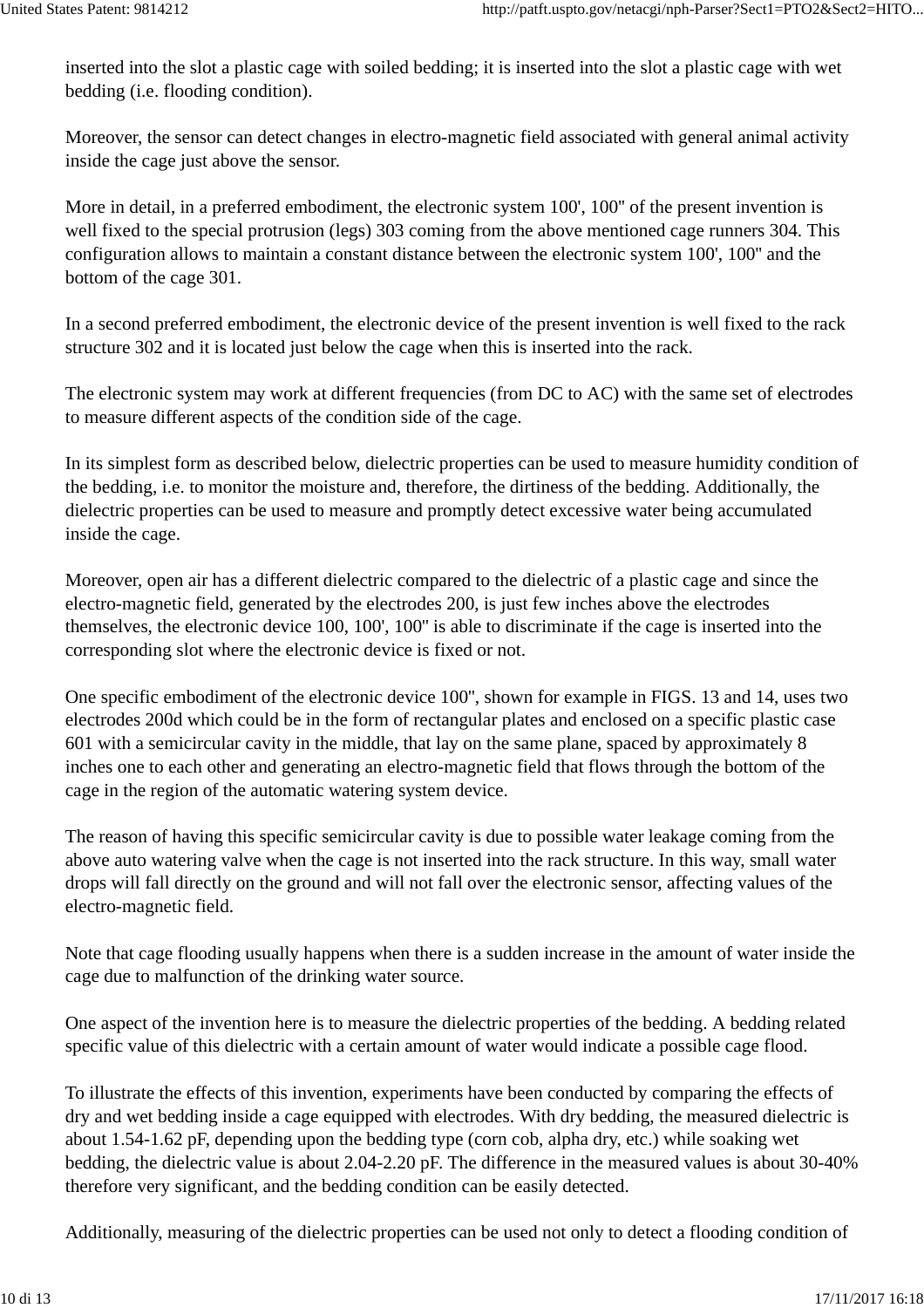the cage itself but also provide a very reliable indication of the bedding condition.

In fact, it is common for vivarium facilities to schedule their periodic changing of the bedding, usually every fourteen days for IVC. Therefore, they use to change the bedding of the cage, i.e. they remove the cage from the rack and move the animals from the old cage to a new one, filled with dry bedding material, at a predetermined term-time, regardless of the real condition of the bedding. Such unguided process could generate a large volume of waste bedding and consume significant amount of resources. Therefore, a more objective means for monitoring bedding condition could reduce wasting resources.

The dielectric properties change associated with bedding condition derives from the accumulation of minerals typically associated with urine and waste materials from animals.

An increased level of dirty bedding is associated to an increased level of minerals and this causes a different dielectric bedding value calculated by the sensor. The dielectric properties of the bedding can be measured at a predetermined time interval, e.g. every half an hour, thus avoiding the possibility to altering the cage conditions, even if the voltage is very low, 3.3 Volts and the frequency is around 30 KHz.

As explained above, flooding condition is automatically defined when dielectric properties of the bedding overcomes a specific and bedding related reference value.

As an example of possible way of working of the system with a cage in a specially designed single place station or rack, reference is made to FIGS. 2 and 6, where the cage 301 is placed on a station or a rack equipped with the system in its single place. An automatic watering device 303 is inserted in the cage itself, thus allowing the watering of the animals.

The cage is therefore provided with an opening 400 suitable to receive the watering device 303.

As per the description above, the electronic board unit 101 with the sensor that drives at least two electrodes 200 is placed externally at the cage floor, below this watering device. The electrodes are made of highly conductive materials (e.g. metal) that allow generating an electro-magnetic field between them, just few inches above them and these are inserted into a specific holder 103 that can resist typical rack cleaning processes.

Another possible example is related to a water spillage from a cage bottle 500. The electronic system detects the higher quantity of water into the bedding because this amount of unneeded water modifies the dielectric properties of the bedding.

It is clear the scope of this invention that detects different dielectric values based on the different properties of the material enclosed into the electro-magnetic field, generated by the electrodes.

More in general, the electrodes 200 of the radiating element have a certain length and are placed strategically to optimize the sensitivity and specificity of the parameters of interest for measurements. With reference to FIG. 7, wherein several alternative embodiments of the electrodes are shown, they may have even a length, in the longitudinal direction of the cage, that can completely span the cage bottom dimension 200a, 200c or it can have a U-shaped design 200d, as shown in FIG. 14 wherein a U-shaped cover 601 is also provided to cover the electrodes. The U-shaped design of the electronic device 100'' is particularly effective in order to avoid water drops coming from the auto watering valve going over the electronic system when the cage is not in place on the rack slot.

Another embodiment is to have multiple electrodes 200b. One arrangement is, for example, to have four electrodes, each placed close to one corner of the cage. This arrangement would allow for a better spatial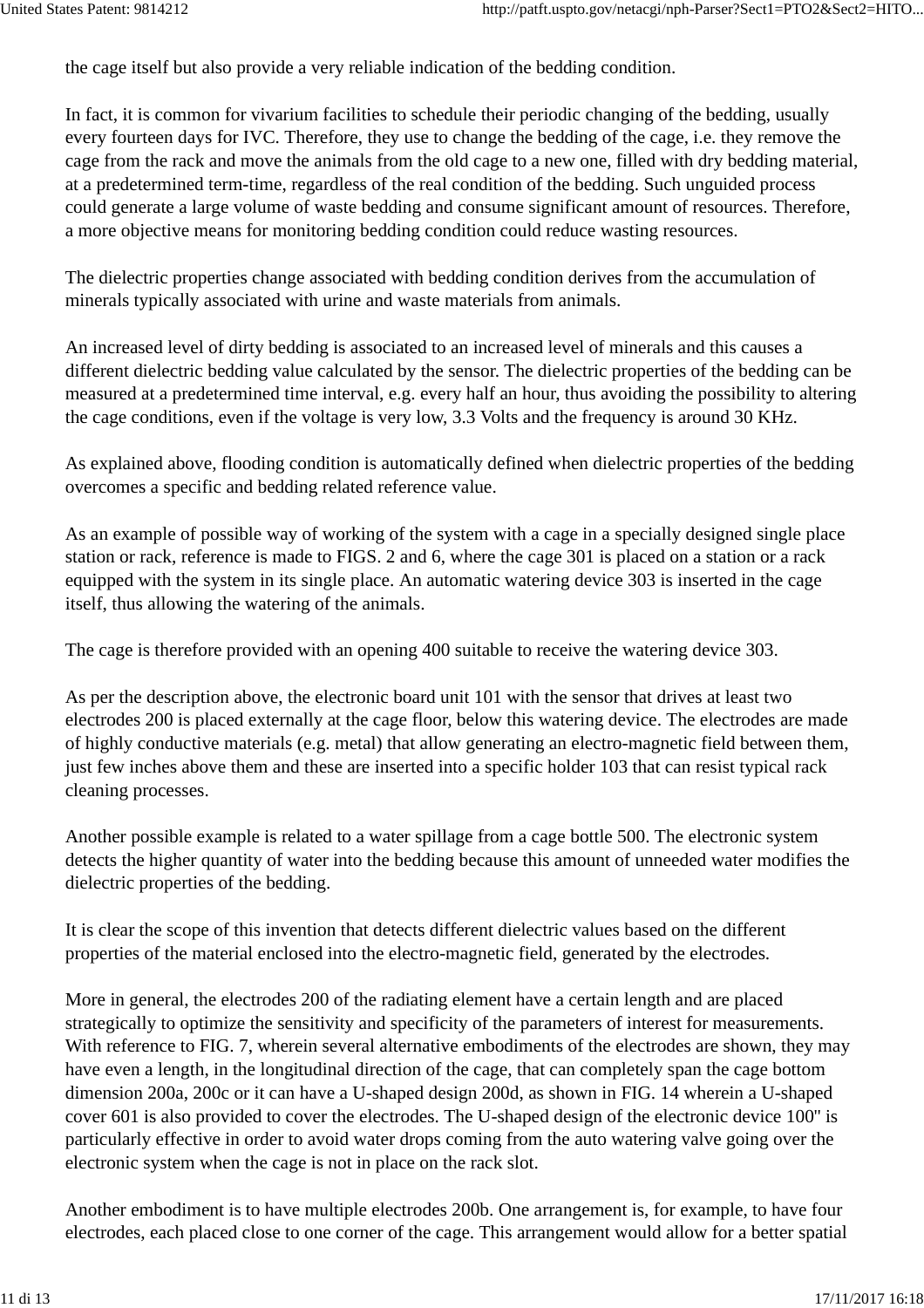mapping of the wetness inside cage. This could potentially compensate for potential issues such as the cage bottom not perfectly flat or uneven distribution of bedding effecting dielectric properties.

The electronic board unit 101 has a control unit that calculates and monitors the dielectric properties of the bedding into the cage.

Another embodiment is to measure presence of food inside a hopper. The sensor in this case would be placed right above the hopper, or top of a cage. As the feed level goes down in the hopper, the sensor interrogates the average dielectric sign of the feed pallets with air gaps. As the feed level goes down, the sensor detects higher level of air thus providing a way to quantify the feed level in the hopper or as a proxy for quantifying animal food consumption.

Expanding on this embodiment, a sensor can be developed so that it has two sets of electrodes that are designed to detect, one set to monitor the bedding in the cage above the senor, and another set to monitor the feed level in the cage hopper beneath it. The processing unit 104 is designed to use basically one sensor to achieve monitoring of more than one cage.

Calculating dielectric properties does not have to run continuously but at a sampling rate (duty cycle) that is meaning to obtain the desired information on the status of cage.

Setting a specific sampling rate would also allow the user to monitor possible spikes in the dielectric values related to the movements of the animal inside the cage over the electrodes area (where the electromagnetic field is generated and it is more sensitive). Animals contribute to the dielectric value in a certain way that does not affect the discrimination between soiled cage and flooded cage because the dimension of the animals cannot span the whole area immersed into the electro-magnetic field.

Working with the same principle, the presence of the cage into its slot of the rack can be detected just calculating the dielectric comprised within the electrodes. If the cage is not inserted into the rack, the dielectric value calculated by the system is the reference open air dielectric value. This can be easily inserted into the system as a reference value.

Using a specific software that collects all the information coming from each single system fixed to the all the rack of the facility, it is possible to have a full recap of how many cages are inserted into all the racks in a certain time. Moreover, assigning this presence of cage to a specific workgroups and storing these data it is possible to provide a full inventory.

It has therefore been shown that the electronic system according to the present invention achieves the purpose and the objects proposed.

It will be apparent to the person skilled in the art that various modifications can be conceived and reduced to practice without departing from the scope of the invention.

Therefore, the scope of the claims is not limited to the illustrations or the preferred embodiments shown in the description as an example, but rather the claims include all the patentable novelties deriving from this invention, including all the equivalent embodiments for a person skilled in the art.

**\* \* \* \* \***

**Images**